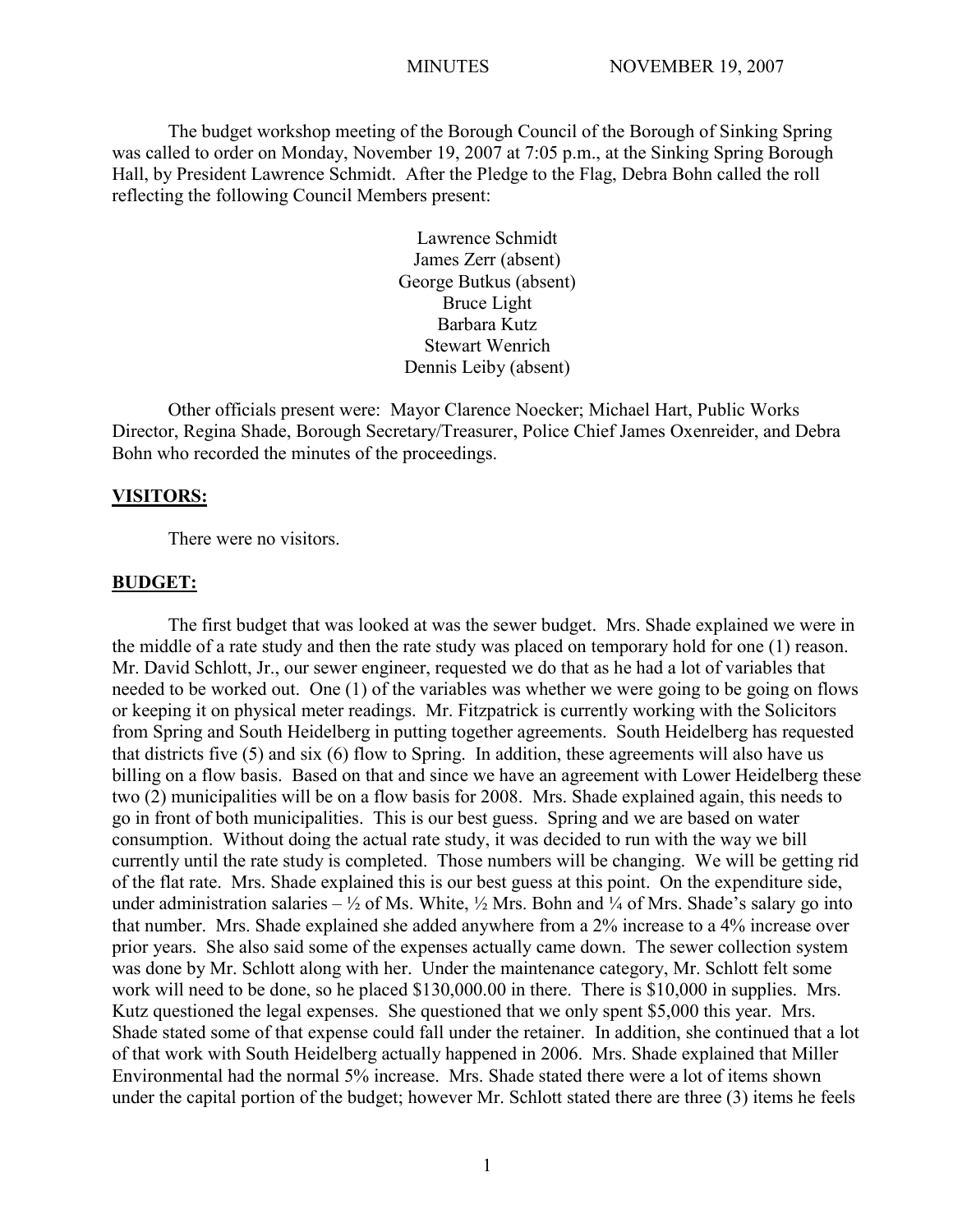we should consider. These items are a rebuilt RAS pump #1 and 3 for \$4,820.00, influent sampler replacement for \$5,000.00 and the infrared study of MCC control panel for \$1,000.00. A discussion ensued. It was decided that these items shall remain and the other items will be pulled. Some of these other items that are pulled might be included in an upgrade. Mrs. Shade said that we had requested BCM to do an analysis of the upgrades that are needed at the sewer plant. ARRO handed over the information to BCM for their review. We received the quote and it will be \$4,000.00. Mr. Schlott will need the information to move ahead with the rate study. The Authority is aware of this study as well. It was discussed at the joint meeting. Mr. Wenrich made a motion to authorize BCM to move ahead with the analysis at a cost of \$4,000.00; seconded by Mr. Light; AYES – 4, NAYS - 0, ABSENT – 3; Motion carried. Mr. Wenrich asked if the Authority was kicking in any money. Mr. Schmidt said at this point the Borough is picking up the cost; however we could ask the Authority if they will contribute as well. Mr. Schmidt stated he spoke to the gentleman and he had done a cursory review. He feels the head end should be done along with the reed bed extension. He does have some concern about the clarifier. He said if we don't do the clarifier it will bring the cost down. Mr. Schmidt again stressed this was just the preliminary review and we had not paid him anything or agreed to pay him anything. Further research will be required. At this point the total deficit will be \$152,729.00. (It was discovered after the meeting, there had been an issue with the totals and the actual deficit will be \$110,429.00). Mrs. Shade explained she had spoken to Mr. Fitzpatrick about sewer rents to the Authority however we have not received nor can we request a new amortization schedule. Our payments to the Authority are based on the loan payments the Authority makes to the bank. Since money was placed on the principal the amount of the loan has come down. The amount of money we are showing be paid to the Authority is based on the old amortization schedule as this is the only one we are aware of at this time. This amount might change but we don't know that. Mrs. Shade also questioned since they paid down the money are we still liable for the old rate as that is what we have agreed upon? We are budgeting what we would have paid them if they hadn't taken their own money and paid down the loan. Mrs. Shade went over the rest of the budget. The only thing she made Council aware of was that she is looking at another insurance carrier for the insurance. There is a copy that is giving back rebates. This carrier has had success with other townships and she will be meeting with a girl from Chester Perfetto's office to review this type of policy for the Borough. Mrs. Shade feels we will need to have an increase in 2008 once Mr. Schlott can complete the rate study. She hopes it will be some time in the first quarter of 2008. Mrs. Bohn stated we received a letter from PA American Water giving us credits because they read the meters wrong.

The next budget was the General Fund. We shall be all built out by the end of next year at Brookfield Manor. We could see a bit of an increase the following year as the 14 townhomes are being built by Paulo Brutto at the old pool property. We are changing the Municipal Services Tax to the Local Service Tax. We should be seeing a drop in this. The prior way of collecting this was \$52.00 all at once. Now businesses will be taking this out at a rate of a dollar a week. It will be paid on a quarterly basis to the tax collector. The first year we will only receive three (3) quarters as the fourth quarter will only be due in January of 2009. Mrs. Shade explained she put in just slight increases if any in most of the other income accounts. Under the intergovernmental revenue we are showing \$175,000.00 for the revitalization. This is based on the grant money we applied for. There will be no Community Development money this year. Mr. Hart did try to apply for the grant however we needed to get the income of the residents who live on Park Avenue as that is where the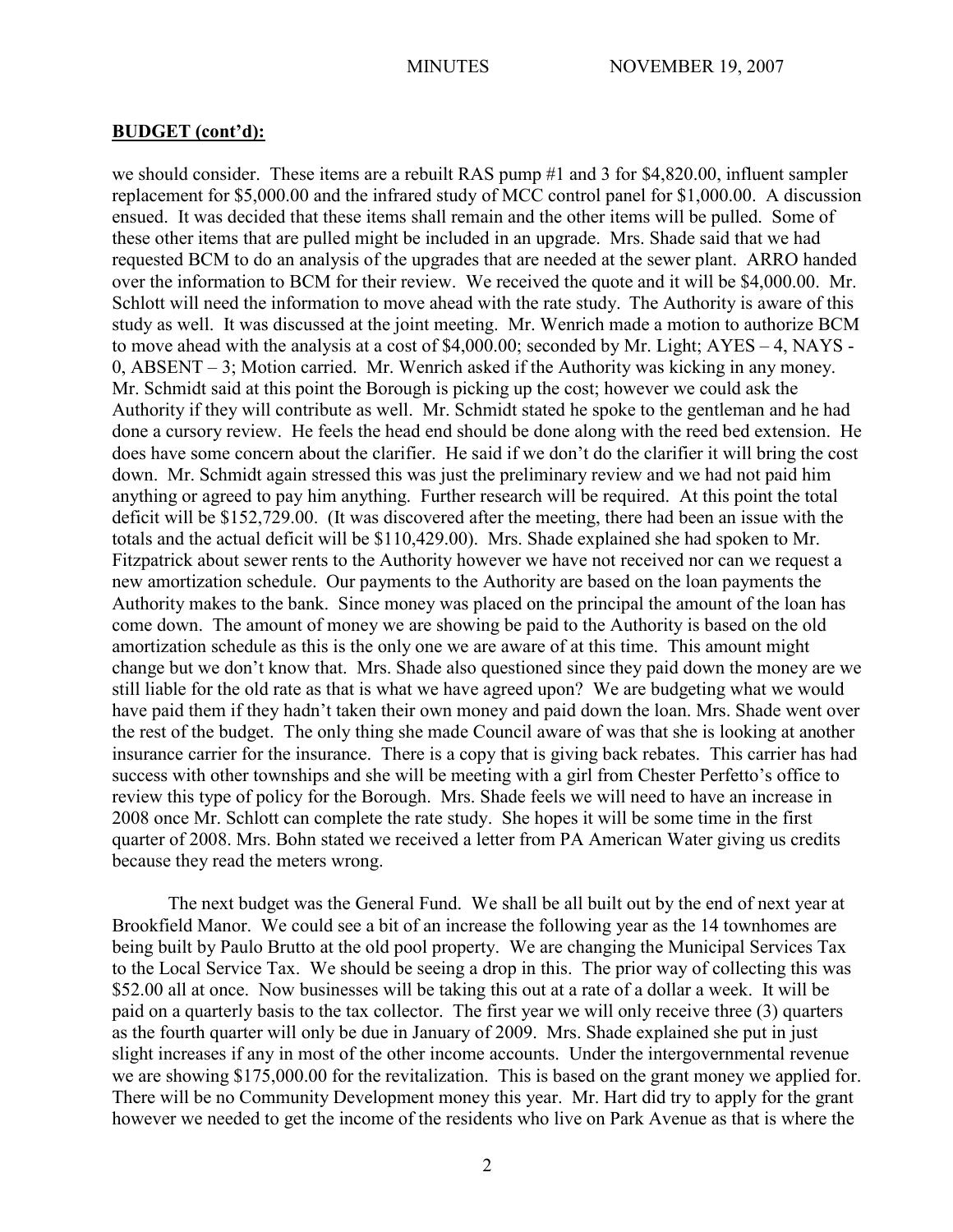work was to be done. Mr. Hart could not get the majority of the people in that area to give us this info. In addition, PA American has pulled that project. It will not be done next year anyway. Currently, we do not need to up our trash rates. The current fee schedule for trash should remain in effect for next year. The total projected income for 2008 is \$2,222,550.00. Mrs. Shade stated the salaries this year are based on a 5% increase. There was some talk about just going to a cost of living raise and capping some of the salaries, or giving merit raises. Mrs. Shade turned the floor over to Mr. Wenrich. Mrs. Shade has put together a handbook based on our current handbook, the Code Book, and West Reading's handbook. She turned over the book to Mr. Wenrich, Mr. Zerr, Mr. Light, and Mr. Fitzpatrick for their review. If it meets their approval then it will come before all of Council for adoption. Mrs. Shade feels the handbook should be a good stepping stone for putting together job descriptions. She explained that the Code Book was out of date on some items. At some point in time things changed however the Code Book was never updated. In the Code Book it says we get two (2) personal days, when actually we now receive four (4). That was just one (1) example. Mrs. Shade hoped that by putting this together it would be a stepping stone to try to incorporate some of these other items and that could be adopted sometime early next year. Mrs. Shade stated once again, with the exception of the police, as they did their own, all salaries reflect a 5% increase. Mayor Noecker stated in the police department they have Bonnie Zerbe. She has better than twenty five (25) years in and she only gets the 5% every time or whatever the police get. Mrs. Shade stated that was correct. It is not 5% every time it is what the police raises are just like everyone else. Mayor Noecker feels she deserves a little better then a 5% raise. The work she does back there is….. Mr. Schmidt strongly disagreed with the Mayor. Mr. Schmidt stated she is already making more than any of the clerks in the office. Chief Oxenreider said she has been in longer than any of them. Mr. Schmidt said that is what the longevity is for. Mrs. Shade said no, that longevity is only for the full time employees that work the forty hour work week. Chief Oxenreider said that she never got longevity. Mr. Schmidt said that is because this is the first year we are giving it out. Mrs. Shade continued that Council can choose to give it to part time employees; however when this was discussed it was only for the full time employees and they must be here for five (5) years before they get a longevity benefit. It is \$70.00 per year up to a maximum of \$1,400.00 for twenty (20) years of service. Mrs. Shade stated Ms. Zerbe does get the health benefits. A resolution was passed stating anyone that works here for twenty (20) years and works at least thirty (30) hours a week can collect the health benefit. Mr. Light said she is making \$16.48 an hour. Next year she will be making \$17.30 an hour, Mr. Schmidt said. Mrs. Kutz said going up a percentage increases, those that are making more get more. By going up a dollar amount it will close the gap. Mr. Schmidt is not in favor of going up the percentage amount. Mrs. Kutz said if someone would go in and replace her in that office, they would be making \$12.00 an hour. Mrs. Kutz said is almost a whole dollar raise she will be getting. It is actually .83 an hour. The police are getting a 5% increase. Mrs. Kutz feels we should be looking at a cap. Mrs. Kutz questioned if the raise William Falter will get will have him earning more than Mr. Hart. Mrs. Shade stated no; however Mr. Hart is salaried but Mr. Falter is not. He can collect overtime. Mr. Falter will be earning \$48,921.60. Mr. Hart will be \$50,924.64. Mrs. Kutz stated that is not a big difference and with overtime and all. Mr. Light thought we were going to cap them. Mrs. Kutz feels we can't just say "okay, as of today we are going to cap you." We need to let them know that well in advance, she said. A discussion ensued as to capping Mr. Falter and the effect it would have on Mr. Hart's salary. Mrs. Kutz said it was not just Mr. Falter; it is anyone with over twenty (20) years of service.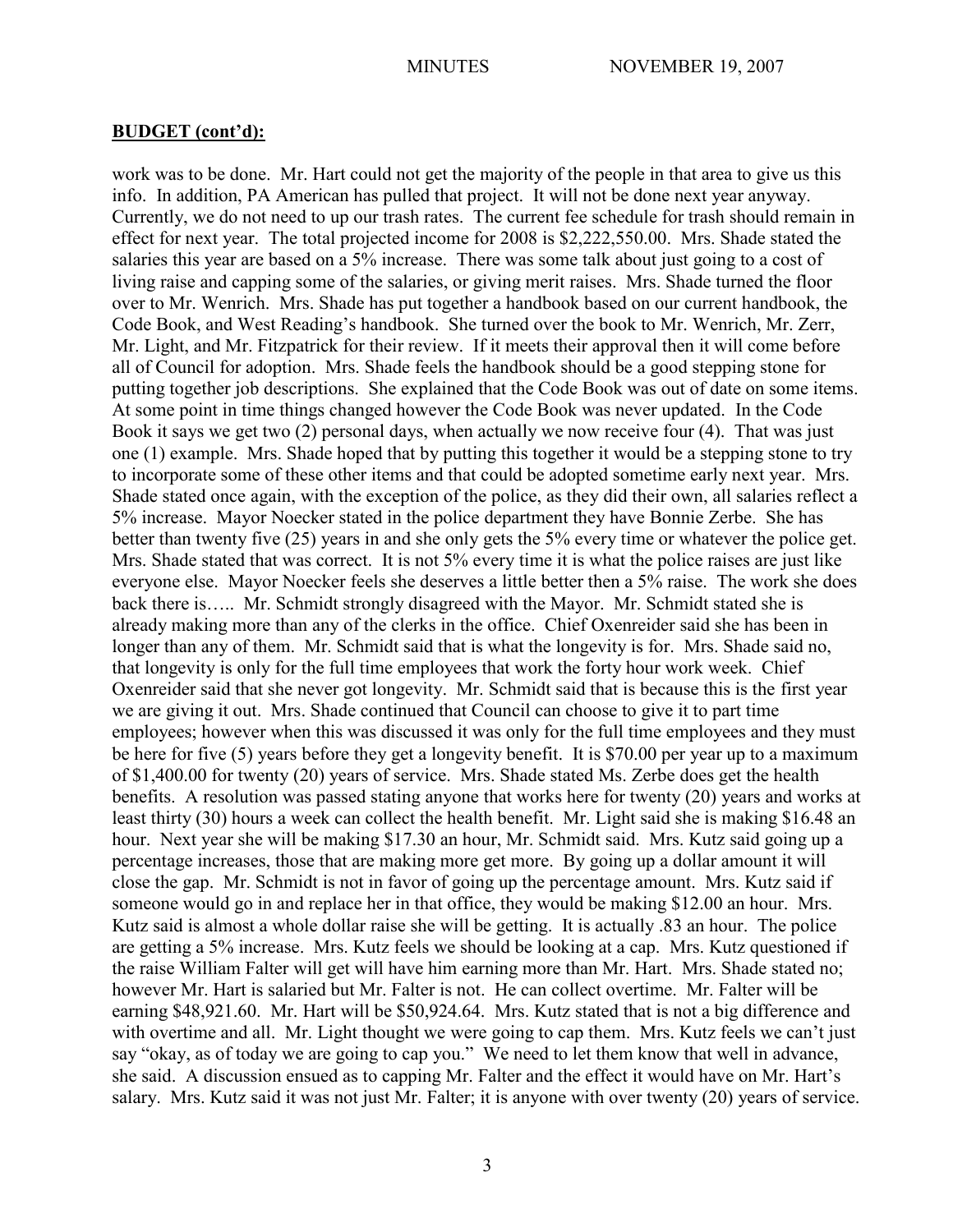Mrs. Kutz said with the work he is doing others are doing exactly the same work for less pay. Mrs. Shade stated that maybe something Council could think about if they want to give merit raises is, give everyone a COLA raise at the beginning of each year, then either half way through the year or on their anniversary date, give a merit raise based on performance. This way each person will get the cost of living raise and then if Council so chooses to give them additional as a merit raise, that could be done on an individual basis. Mr. Schmidt feels in order to move this along, go with the 5% but early next year we need to look at this closely. Mrs. Kutz said at the State, they got a yearly evaluation at their anniversary date and a raise to go along with it. Ms. Zerbe will be getting the five (5%) as everyone else. Mrs. Shade stated that Robert Ludgate, Jr. has taken a leave of absence. We received a revised fee schedule. They have raised their retainer from \$2,600.00 to \$2, 700.00. The engineering expense was taken down a bit as Mr. Hart is doing more of that type work. The tax collector's expenses have not changed. The next item that was discussed was the pole building. Mr. Hart stated with the small addition that was added, he felt we could hold off on this item for another year. Mr. Wenrich felt it was dangerous to put it off. A discussion ensued. It is a tight fit in the garage. It is an accident waiting to happen according to Mr. Wenrich and Mr. Hart. It was decided to leave it in. Mrs. Shade turned off the floor to Chief Oxenreider. The Chief added 5% to all the salaries and added some overtime in. He went over each line and explained the additional he added into some of the accounts and the reason why. Chief Oxenreider is looking at purchasing another vehicle via the state contract. The cost of the vehicle will be \$32,558.74. There is a camcorder to go on the dashboard of the police vehicle that the Chief is interested in purchasing. This will be used for safety issues. It records all traffic stops. The cost is \$3,500.00. This is for one (1) vehicle. Mr. Wenrich feels we should get two (2); one for each vehicle. It was decided to purchase two (2) of them. We will be making a donation to the ambulance again next year in the amount of \$6,500.00. Mr. Schmidt questioned if we could pay Mr. Paul Roth, the Fire Marshal, out of the Fire Budget. Mrs. Shade said she didn't know; however the fire department prepares their own budget and submits it to her. The only thing she does with the fire budget is enter it into the system. They do not have Mr. Roth listed in their budget. The last item under the "fire" portion of the General Budget was the Westside Emergency Management Agency. Council passed the motion to up our contribution from \$1.00 per resident to \$2.00 per resident. This increase is to add the Reverse 911 system. This increase was reflected in the budget expense item. Under the Zoning and Planning we are showing a building inspector's salary of \$25,000.00. This is for the commercial building inspections, etc. that Ludgate does. If Mr. Hart continues to get his licenses, we should see this number drop. Plumbing inspection is Kraft. The next item was the downtown revitalization. This is the expense that we shall pay out. Mrs. Shade asked them to remember we should be getting the \$175,000.00 in from the State. The refuse and recycling should be \$288,000.00. She asked Council to remember that this number reflects the streets in Brookfield as well. Our income might be less than our expenses depending on when we take over the streets. We can't bill those residents until the streets are dedicated so that the trash trucks can collect the trash. It is hopeful that we will be taking over the streets sometime next year. Mr. Hart spoke about the street budget. The salaries are based on the five (5%) percent. He cut back the part time salaries as well. We are looking at redoing Ashley next year. The cost to the General Fund will be \$128,000.00. The rest of the money will be coming out of Liquid Fuels. Mr. Hart said we gained about 2.5 miles for our Liquid Fuels. The next big item was the dump lease. Mr. Hart feels we need to add a dump truck to our fleet. Mr. Hart did a five (5) year plan and we need to replace some of our old equipment. The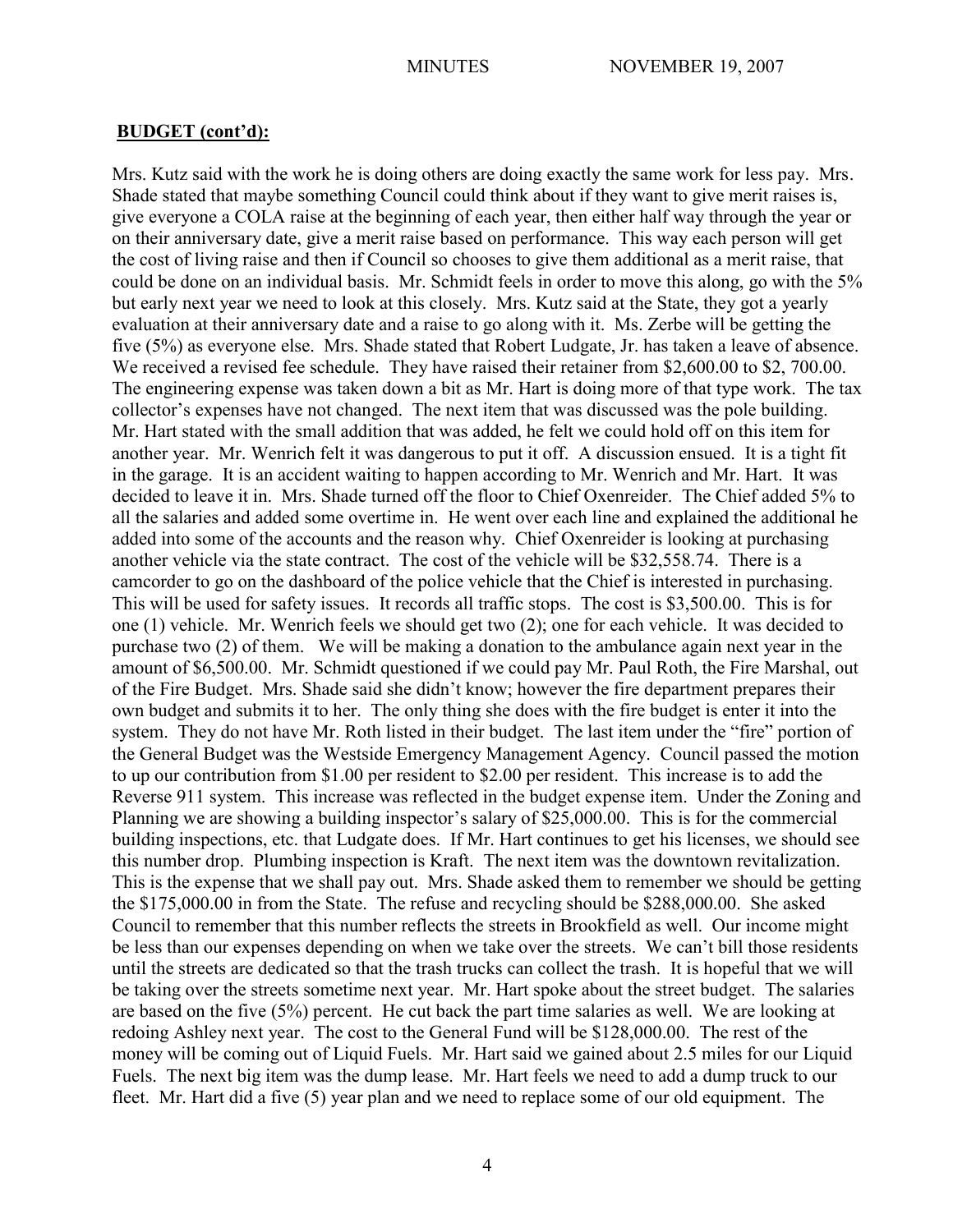street sweeper was to happen in 2008 however with it not passing inspection, it forced us to purchase that this year. We now need to replace the big truck. The \$30,000.00 per year is based on a five (5) year lease. This will be bought on the State contract. We need to place the order by the end of 2007. This is based on this year's contract which expires at the end of December. It is a ten (10) ton truck, single axel dump truck with a plow and spreader. It is rated at 39,000. A discussion ensued in regards to the motor. It is a Chevy. We should be paying off the tractor lease next year. Mr. Schmidt questioned if there was an advantage to buying the truck outright. Mr. Hart said, yes. We would save about \$20,000.00. Mr. Hart said it around a \$130,000.00 truck. Mr. Schmidt said maybe we should buy the truck outright. Mr. Wenrich said there are advantages and disadvantages. Mr. Hart said on commercial vehicles there is a one (1) year warranty. Mrs. Shade said why can't we lease it for a year and then buy it outright the following year. A discussion ensued as to the cost of the vehicle. It was decided to buy the truck outright. Mrs. Shade will place \$130,000.00 into the budget. Mr. Wenrich questioned if we want to put more in the traffic signal account due to the problem we had the prior week. Mrs. Shade explained it was okay at this point. When Telco came out to look at the signal they took the timer out and when they placed it back in the box it began working. In May of next year the Corridor project is due to begin. This problem should be "cleaned up" by that project. At this point we don't need to repair anything. Mrs. Shade asked Mrs. Kutz if the Rec Board ever worked on the budget. Mrs. Shade didn't hear anything from the Rec Board so she worked out the budget numbers based on past history. She explained that she bumped up the salaries a bit as it was discussed about putting a playground leader of some type at the Brookfield Manor playground. With that same thought the categories were all bumped up a bit with the idea of Brookfield Manor playground. The capital outlay remained at \$25,000.00 in case we wanted to add a pavilion at Brookfield, purchase more holiday lights and electric. She was told that we will need tennis court nets as well. Mrs. Shade stated she was not told if we were going to charge for children coming to the playground or not. She did not add a category so if we choose to do that it will be just an unbudgeted income item for next year. Mrs. Kutz said the Rec Board wanted to talk to Ms. Stephanie Johnson about how many kids from other areas attend our playground. This will need to be looked into. Mr. Hart said it will cost \$285.00 for PPL to add electric to the poles that currently don't have electric. Mr. Light thought we were going to be replacing the banners at the end of the Borough next year. The allocation for the library was kept at \$35,000.00. The debt service has not changed. The insurances won't change unless we go to the new carrier we are working with. Our health care went up only about \$20.00 per person. After recalculating the expenditures and subtracting off the proposed income we show a deficit of \$256,986.77. Mrs. Shade again stated she runs conservative with the income and liberal with the expenses. Mr. Schmidt feels we are in pretty good shape and shouldn't be looking at an increase at this point. Mr. Wenrich questioned what surplus will we be rolling over at the end of the year? Mrs. Shade stated probably somewhere around \$300,000.00. Mr. Wenrich stated we will be a bit ahead but he doesn't want to be like other municipalities. They get an increase this year and are already being told they will be looking at a 35% increase next year as well. Mr. Schmidt feels we will be hammered with a rate increase on the sewers. Mr. Wenrich agreed. The sewer rate increase needs to be explained to the residents, it is not just Borough Council or not just the Authority. It is a combination of things that need to be handled. Our lines are old. For years we have been neglectful of the lines because they wanted to keep rates low explained Mr. Schmidt. Now, they must pay. Mr. Wenrich said if we get this study done and show it to the public that the Borough and the Authority are working together for the betterment of the Borough there should be no discussion.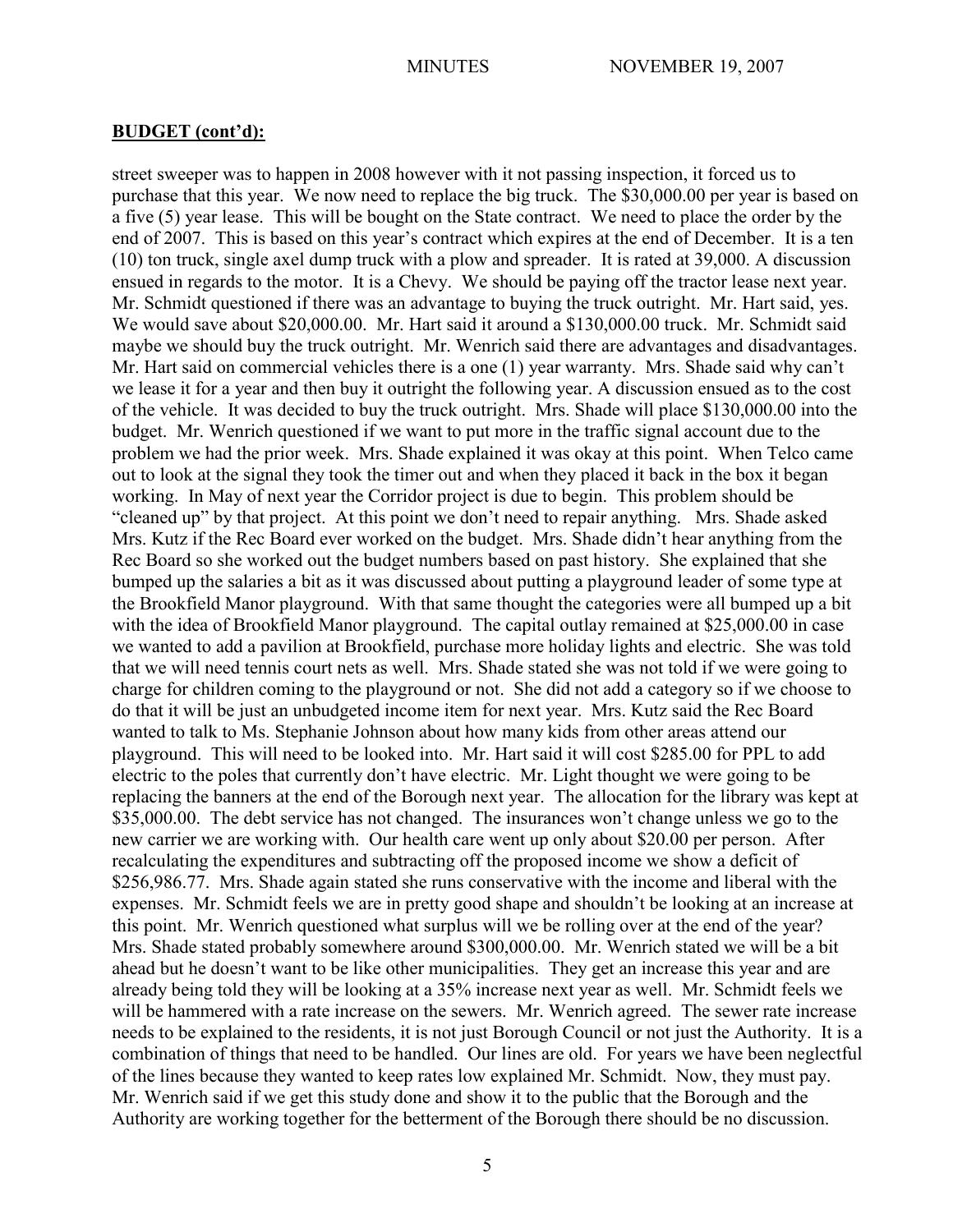Mrs. Kutz said that they aren't getting a trash increase. Mr. Wenrich said that what in this world is not going up. Our costs go up just like everyone else's.

The next budget was for the fire department. Mrs. Shade stated that she did not compile this budget and with Mr. Zerr being absent she will do her best to explain the budget. The first item she explained to Council was in regards to the new fire squad that was purchased. The cost was \$182,500.00. The order has been placed and the work has begun on preparing this piece of equipment. We are to take delivery on April 1, 2008. There is a law that the State has that if you purchase a piece of equipment or anything that has a principal value of over \$200,000.00, paperwork must be filed with the Department of Community and Economic Development (DCED). The originally theory the fire company had was to roll the last payment of their loan which is the area of about \$50,000.00 into a new loan with the fire squad. The problem is that would make the principal amount of the loan \$232,500.00 which is over the amount the DCED will let you borrow without filling out their paperwork. The cost in legal fees to do this paperwork is in the area of about \$5,000 to \$6,000.00. This will also put this on the books with the State. A few weeks ago Mr. Fitzpatrick came in to meet with Mr. Zerr and myself in regards to this issue and how we might be able to get around these fees and filing with the DCED. Mrs. Shade had an idea which Mr. Fitzpatrick liked as well. We can borrow the \$50,000.00 from the general fund and pay off the first loan. We could then go out and only borrow the \$182,500.00 from a bank. The fire company would then need to pay the bank loan and in addition, make payments to the Borough to pay down the money they borrowed from the other fund. A monthly or yearly amount will need to be established. By doing it this way, we should be able to avoid a fire tax this coming year. Mrs. Shade emphasized this would only be a loan; we are not giving the fire department any money. It is a loan. Mrs. Shade explained she thought there was a misunderstanding at some point with the Authority money. She explained that money earned by one fund can't be used to pay another fund; it can be borrowed but it cannot be kept. She explained we can't use Authority money to buy a truck for the street department. The DCED will not allow this. When we have our audits, the auditors turn their findings over to the DCED for their review. We will be in trouble if we mix monies. We can borrow, but we can't use without paying it back. Mrs. Shade explained if we go to the DCED and spend the legal fees the loan can be extended for more than five (5) years; however the fire company only wants the loan for five (5) years. At this point without going out for an RFP we don't know how much our payments will be. Everything depends on how we handle the payment of the vehicle. Mrs. Shade stated when Mr. Fitzpatrick puts together the RFP, he can say we want to make it a once a year payment, a semi-annual payment, a monthly payment. He can even try to defer the first payment till 2009. That is something that Council will need to work out when that time comes, Mrs. Shade said. Based on \$182,500.00 and 4% interest it would cost the fire company/Borough about \$30,000.00 the first year, and between \$35,000 and \$40,000.00 the remainder of the five years. Mrs. Shade again stated that we are showing an income but reminded Council that does not include any monies we need to pay on the fire apparatus loan. In addition, if Council decides they want to allow borrowing from another fund Council will need to establish how the fire company will pay back that money. Mrs. Kutz questioned when the \$50,000.00 is paid off. Mrs. Shade said November of 2008. Mrs. Kutz questioned why they couldn't wait till that loan was paid off before they bought this. Mr. Shade believed it had to do with the emissions. Mr. Wenrich explained about that. Mrs. Shade again said they will not take possession of it till April 1<sup>st</sup>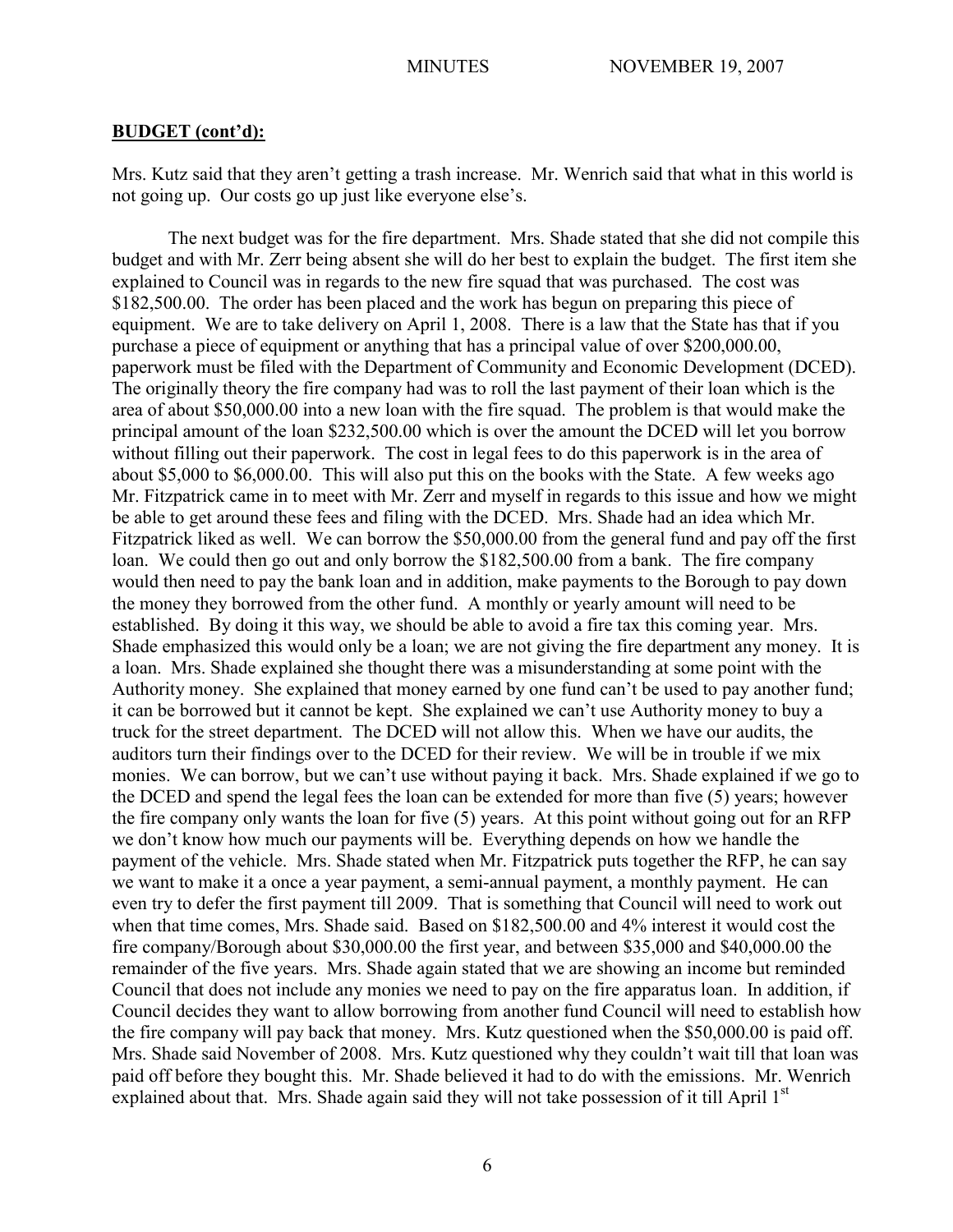once the tax money starts coming in. A long discussion ensued as to the loans and the borrowing of the money. Mrs. Shade stated we won't be loaning the money till they need to take ownership of the truck. Mr. Schmidt questioned if we are going to charge interest to them for the money they borrowed from the general fund. Mrs. Shade said you could; however you are actually charging interest to yourself as we are now the fire company. Mrs. Kutz wondered when this will be paid back. Mrs. Shade stated it is up to Council. Mrs. Shade said the loan will not be included in the money they borrow. They will need to pay the money back to the general fund from the money they take in from the fire tax. If they go for more than the \$182,500.00, they will need to go to the DCED and that is what we are trying to avoid. That would cost us an additional \$5,000 to \$6,000.00. The Mayor thought the fire company will only need to pay 2%. Mrs. Shade said according to Mr. Fitzpatrick they will pay whatever the going rate is. The old loan was 2% the Mayor said. This truck will be in our name. Mr. Light asked about the loan again. Mrs. Shade tried to explain this again. Mrs. Kutz questioned where we were going to get the money from. She asked if we were in the hole. Mrs. Shade said the budget shows a deficit, but that was only a budget. We will be carrying money over into 2008. This will be a balance sheet item. A discussion ensued. Mrs. Shade stated that she can't speak for the fire department and whether they want a tax increase or not; however just like with the sewer to ask for a tax increase or a rate increase without having all the data is a mistake. At this point we don't know how much the loan will be (principal and interest), we don't have the parameters set for when the loan will be paid, or what the rate is. She feels without knowing all the information to raise the millage would be a mistake. We might raise it now and find out we should have raised it more…then we would need to raise it again next year. Mr. Schmidt asked if we were going to have another meeting. Mrs. Shade stated we had one scheduled. Mayor Noecker felt that meeting was not necessary. Mrs. Shade said we need to pass the tentative budget on December 6, 2007. Mrs. Shade said she will need to know how Council wants to handle this so she can redo the budget if necessary. She again stressed that we need to pass a tentative budget on December 6, 2007 so we can pass the 2008 budget at the end of December. Mr. Light asked Mrs. Shade if she felt they could make a \$1,000.00 a month payment. Mrs. Shade said it depends on what the payment will be for the truck. She could not really say at this point. Once again we have a lot of variables. Mrs. Kutz feels if they need the truck they could buy it next November, than Mr. Schmidt said we did buy it already. Mrs. Kutz said then they bought it with the assumption we will pay that \$50,000.00. Mr. Schmidt said no, there were a lot of transactions that happened. Mrs. Shade explained the problem and a possible solution again. A discussion ensued. Mayor Noecker does not want to see a fire tax increase. Mrs. Shade said she does not think we should raise the fire tax millage this year; she is looking at possibly an increase in 2009. Mrs. Kutz feels they should go to the DCED, pay the money and file the necessary paperwork. Mrs. Shade stated that would be fine, but her concern is that they still won't have enough money to pay the legal fees. She explained they would still have to pay all the money and additional money for legal fees to apply to the DCED. The Mayor said we will be paying off the PEMA loan; why not go back to them? Mrs. Shade said that we weren't paying off the PEMA loan we were paying off the Blue Ball Loan (Community Bank, now). Mrs. Kutz said if we loan them the money, can't we tell them that they must pay it back by the end of 2008 or we take the truck. Mrs. Shade said the truck is ours. We bought it already. The truck is the Borough's. She questioned if we could sell it. Mrs. Shade explained we are all now one. Mrs. Kutz said they bit off more than they can chew and now they are putting us out on a limb. Mr. Wenrich said it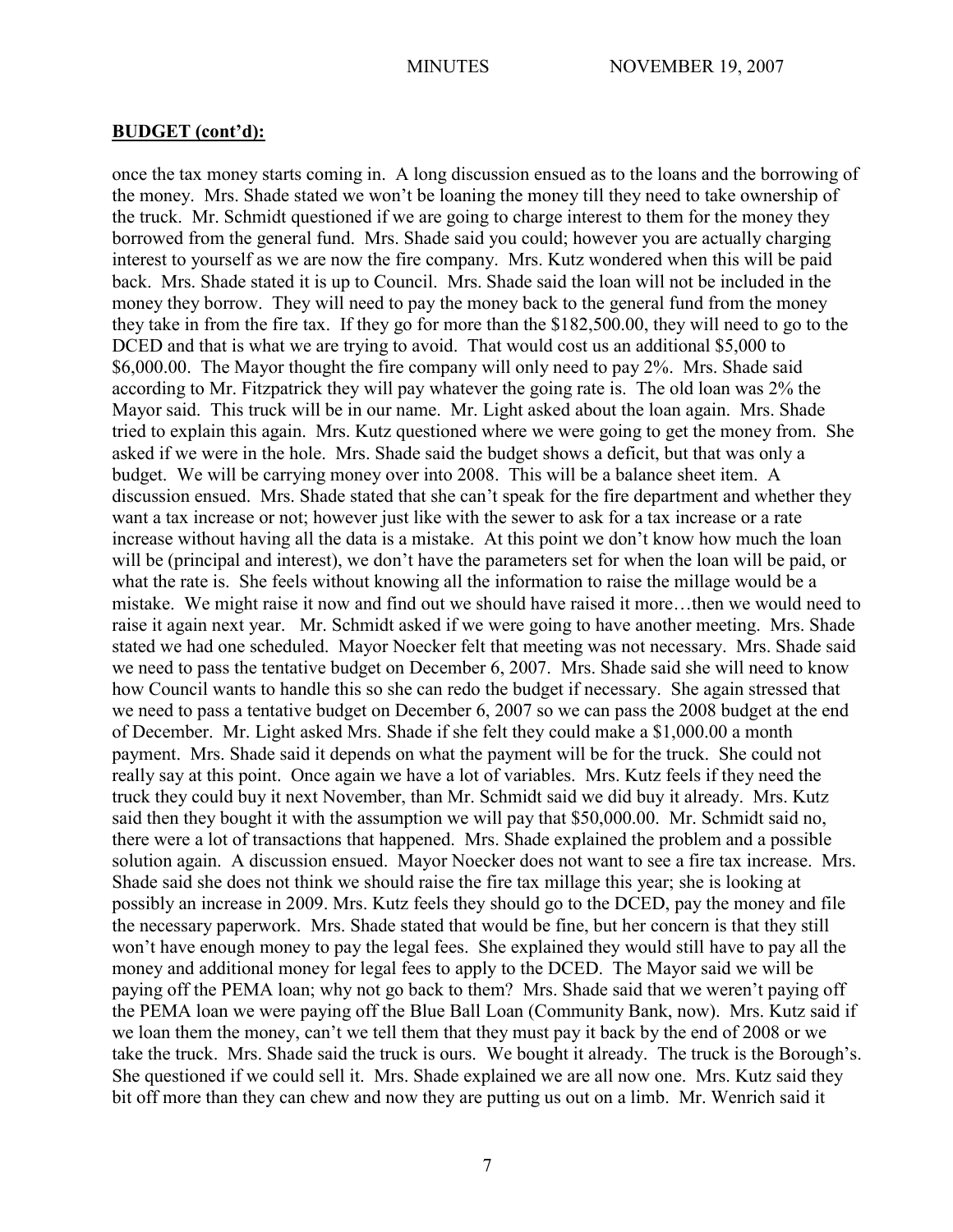was presented to Council that it would all be rolled into one (1) loan. Mr. Light said now, they can't do it that way. Mr. Schmidt questioned if we could get a PEMA loan. Mrs. Shade said we already have a PEMA loan. The Mayor didn't know we had a PEMA loan. The Mayor continued why couldn't the fire company purchase the truck. Mrs. Kutz and Mrs. Shade both explained that we are the fire company now. Mrs. Kutz said we have different accounts. Mrs. Shade said we now are the fire suppression side. We are not the social quarters. Mr. Schmidt questioned if we could pay off the PEMA loan. Mrs. Shade said that would not give them enough money. The amount they were seeing on the budget was only one (1) years payment; we still have several years to pay on that loan. The \$11,000.00 was only a year payment, she explained. Another discussion ensued as to when we will get the money paid back to the general fund. Mr. Wenrich questioned if the fire company could only get a 4% loan what kind of loan will the Borough get? Mrs. Shade again stated that we are the fire company. The loan rate would be the same. Mr. Wenrich said the people who did the original research on the project were not Borough people to which Mrs. Shade said correct. Going forward Mr. Wenrich feels we should look into this type of thing. Mr. Wenrich said maybe we could get a grant or some type of funding. Mrs. Shade agreed; however we are at the twelfth hour. The truck is ordered and probably almost completed; the budget needs to be passed by the end of December and it must lie open for a period of ten (10) days. Even if there was grant money available it would be probably six (6) months till we hear anything. At this point, we just don't have the time to wait. We need to figure out how to pay for this piece of equipment. Mr. Schmidt questioned how many years do they want to borrow the \$182,500.00 for? Mrs. Shade said five (5) years. It is about \$40,000.00 a year for just the \$182,500.00 and that does not include the \$50,000.00 borrowed from the Borough. A brief discussion ensued about raising the fire tax. Mrs. Shade again explained that there are still a lot of variables that will need to be looked at in terms of the borrowing and to go and raise the tax without doing the homework needed might cause us to have to raise the tax again next year. She feels we should wait and see how the loan pans out for the truck. Mrs. Kutz wondered if we can borrow from one (1) to another without knowing when we will get that money back. Mrs. Shade said we can; however we must show it on the balance sheet of each fund. She again explained it must show up on the statements. Mrs. Kutz said she could hear them say "we are having a hard enough time paying off the bank loan for \$182,500, how are we ever going to pay the Borough back"? Mrs. Shade agreed with that and that is a concern. Mrs. Shade said that they will need to come up with a millage increase; however to do it now without all the pieces could be a problem. She explained again that we raised the millage last year, and if we do it this year and it is not enough and we must raise it again next year that would be three years in a row that we raised that tax. Mrs. Kutz questioned if they have a competent person overseeing this type of work. Mrs. Shade said she thought that the Fire Chief had input into the creating of the budget but who exactly did all the work regarding the truck, she was not sure of. Mrs. Kutz questioned if we could request someone to go in and review their records. Mrs. Shade stated these are their records. Mrs. Kutz said we always wanted to go in and review the books but we couldn't. Mrs. Shade said that were the social quarters' books and we still have no right to review them. The fire suppression side is now audited by our auditors. They audit these books just like they do for the general, sewer, and library. Mrs. Shade said that Council could send the budget back to the fire company and tell them to knock things out of the budget in order to pay for the truck; however they could knock out items and present a new budget but what happens if they take something out of the budget and they need it. We will end up spending money on it anyway. Mrs. Kutz said their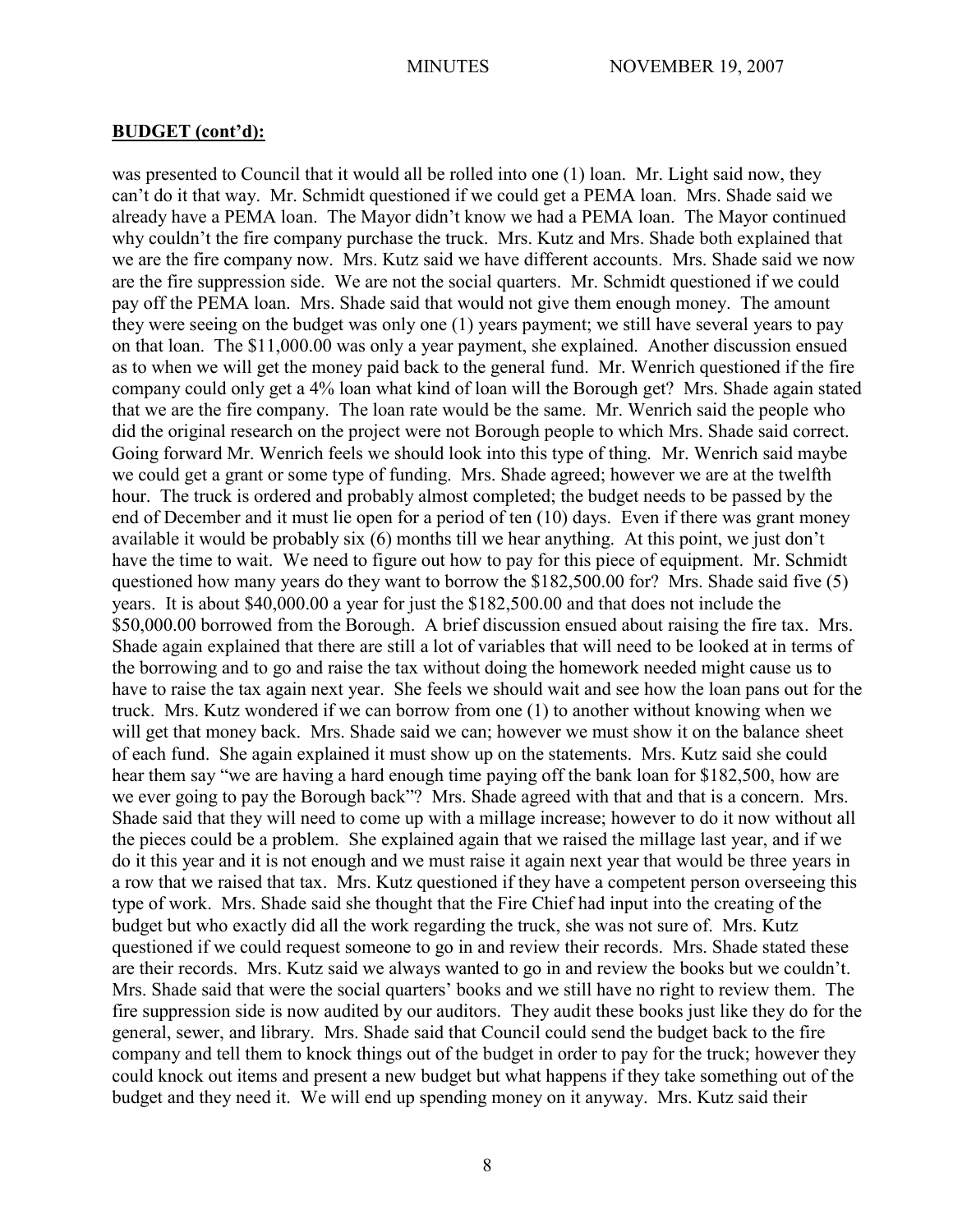expenses are minimal. Mrs. Shade again feels that there was a misunderstanding between what the fire company said and what Mr. Fitzpatrick understood, but she could not say for sure. Mr. Wenrich said that was how Council was lead to believe it would work. Mr. Wenrich said we can't raise the fire tax without the loan info. Mr. Schmidt agreed. Mr. Schmidt continued that this is another example of not totaling following through on what we were doing. Mr. Wenrich said if the fire company was here every month and doing their due diligence every month this shouldn't have happened. We have Mr. Hart coming and pleading his case for a pole building and willing to put it off for another year because of funding; we have Chief Oxenreider asking for only one (1) safety camera instead of two (2) to save the Borough money but at least they are upfront. When we approved the purchase of this vehicle it was with the idea that the funding was taken care of. Mr. Schmidt said we have two (2) options – we loan them the \$50,000.00 and have them borrow the \$182,500.00 and hopefully this is the best way out or we tell them they need to go to the DCED and they still wouldn't have enough money and it would cost us \$5,000 to \$6,000 more. Mrs. Kutz questioned what happens if they don't make payments on that truck. Mrs. Shade said they will take the truck. Mrs. Shade again said, it is our truck, so it will look bad for the Borough. Mrs. Kutz feels we were really misled. Mr. Wenrich said we are really between a rock and a hard place. We are done. Mr. Schmidt feels we are always in a crisis mode. We need to look at these things closer. Someone questioned what happens to the Volunteer Relief money. Mrs. Shade said we receive it and turn it over to the fire suppression side. Mr. Hart said some of the items on the budget could use Fire Relief money. Mr. Hart said some of that money could be use for fire safety equipment and some could be used to purchase the truck. We turn the money over to them said, Mrs. Shade. A discussion ensued as to what they use the Fire Relief money for. Mrs. Kutz feels we should have a say in how that money is spent as well. Mr. Wenrich agreed; they throw a curve ball at us at the eleventh hour we should request that of them. Mr. Wenrich feels they should give us that money or we don't loan them the \$50,000.00. Mrs. Shade explained again that she understood what they were saying; however the Borough owns the truck. We entered into the agreement to buy the truck; she again stated we are the fire company. Mrs. Kutz questioned if we had a separate checking account for them. She said yes we do. Mrs. Kutz said any money left could be turned over to the Borough. Mrs. Shade said yes; however last year they ended with a deficit; we had to borrow from the sewer fund to pay the bills in the beginning of the year. When the tax money started coming in we then repaid the sewer fund for the money they loaned to the fire fund. Mrs. Kutz said that is what she sees as the problem. They need to borrow money to pay their bills yet now they want to incur more debt by buying this truck. Mr. Schmidt doesn't know what else to do. Mr. Light said we are stuck with it. Mr. Schmidt wondered if we told them to slash \$25,000.00 out of their budget, it really wouldn't matter anyway. Mrs. Shade that is true. If something happens, they will have to buy whatever it is to repair or correct the problem. Mr. Schmidt said this is only "paper money" anyway. The Relief Fund is audited by the State. Mrs. Shade said maybe we could ask the fire suppression side what they are using the money for. Mr. Hart said maybe they are buying gear. That is what many companies use the money for. Mr. Schmidt questioned about the air pacts. Mrs. Shade said that was grant money. A discussion ensued as to what you can use Relief money for. Mayor Noecker was at their last meeting and he thought they stated they have only \$1,000.00 in that account. Mrs. Bohn said she hasn't been at the last few meetings however she found that a bit hard to believe as they always kept a bit more money in there. She could be wrong. The Mayor was not sure then. Mr. Schmidt does not feel we have too many alternatives. Any way we choose is going to cost us money. Another discussion ensued as to what Relief money can be used for. Mr.